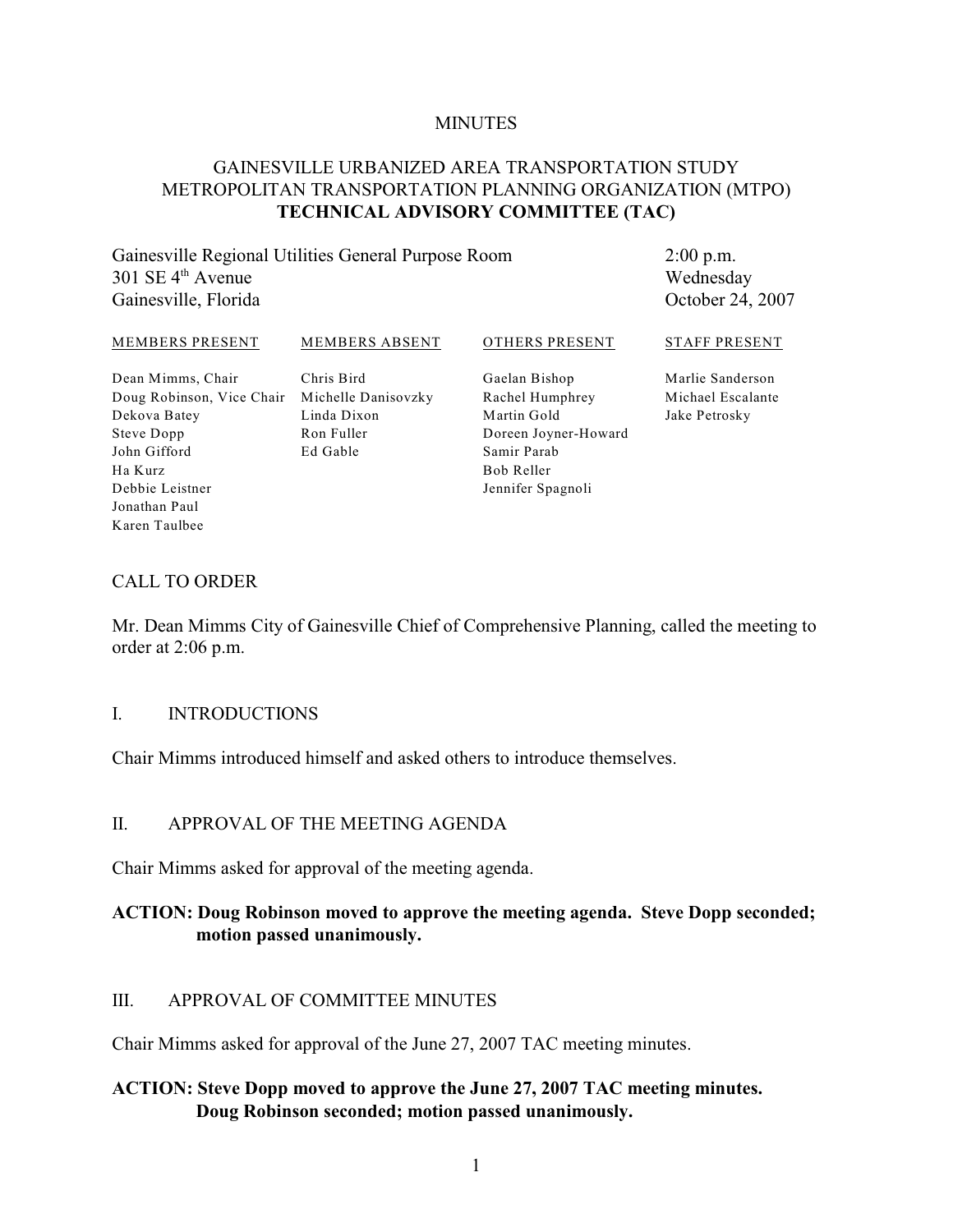# IV. CHAIRMAN'S REPORT

Mr. Sanderson, MTPO Director of Transportation Planning, announced that the next MTPO meeting is scheduled for December  $13<sup>th</sup>$  at 6:00 p.m. in the Jack Durrance Auditorium. He said that the TAC's next meeting is scheduled for November  $28<sup>th</sup>$ .

# V. AIRPORT ACCESS ROAD

Mr. Sanderson stated that Airport Access Road Conceptual Design Plans have been submitted to the Design Team for review and comment.

Ms. Rachel Humphrey, RW Armstrong Senior Engineer, discussed the Airport Access Road Conceptual Design Plans and answered questions.

# **ACTION: Jonathan Paul moved to recommend that the MTPO approve the Gainesville Regional Airport Entrance Road Conceptual Design Plan with the following additional comments:**

- **1. include bicycle and pedestrian facilities along the entire airport access road;**
- **2. minimize wetlands impact to the maximum extent feasible; and**
- **3. coordinate with Florida Department of Transportation and City of Gainesville Public Works Department to provide Traffic Management System-compatible infrastructure.**

**Doug Robinson seconded; motion passed unanimously.**

# VII. MAIN STREET 60 PERCENT DESIGN PLAN- N  $8^{TH}$  AVENUE TO N  $23^{RD}$  AVENUE

Mr. Sanderson stated that Alachua County Public Works Department requested that the MTPO Advisory Committees review and comment on the Main Street 60 Percent Design Plans.

Ms. Jennifer Spagnoli, Alachua County Traffic Engineer, discussed the Main Street 60 Percent Design Plans and answered questions.

# **ACTION: Dekova Batey moved to recommend that the Alachua County Commission approve the Main Street 60 Percent Design Plans with the following additional comments to:**

- **1. relocate the post office entrance to align with**  $N$  $14<sup>th</sup>$  **Avenue;**
- **2. reaffirm desire for hardscape behind the sidewalk on the east side of** Main Street between N 8<sup>th</sup> Avenue to the north Good Year lot line: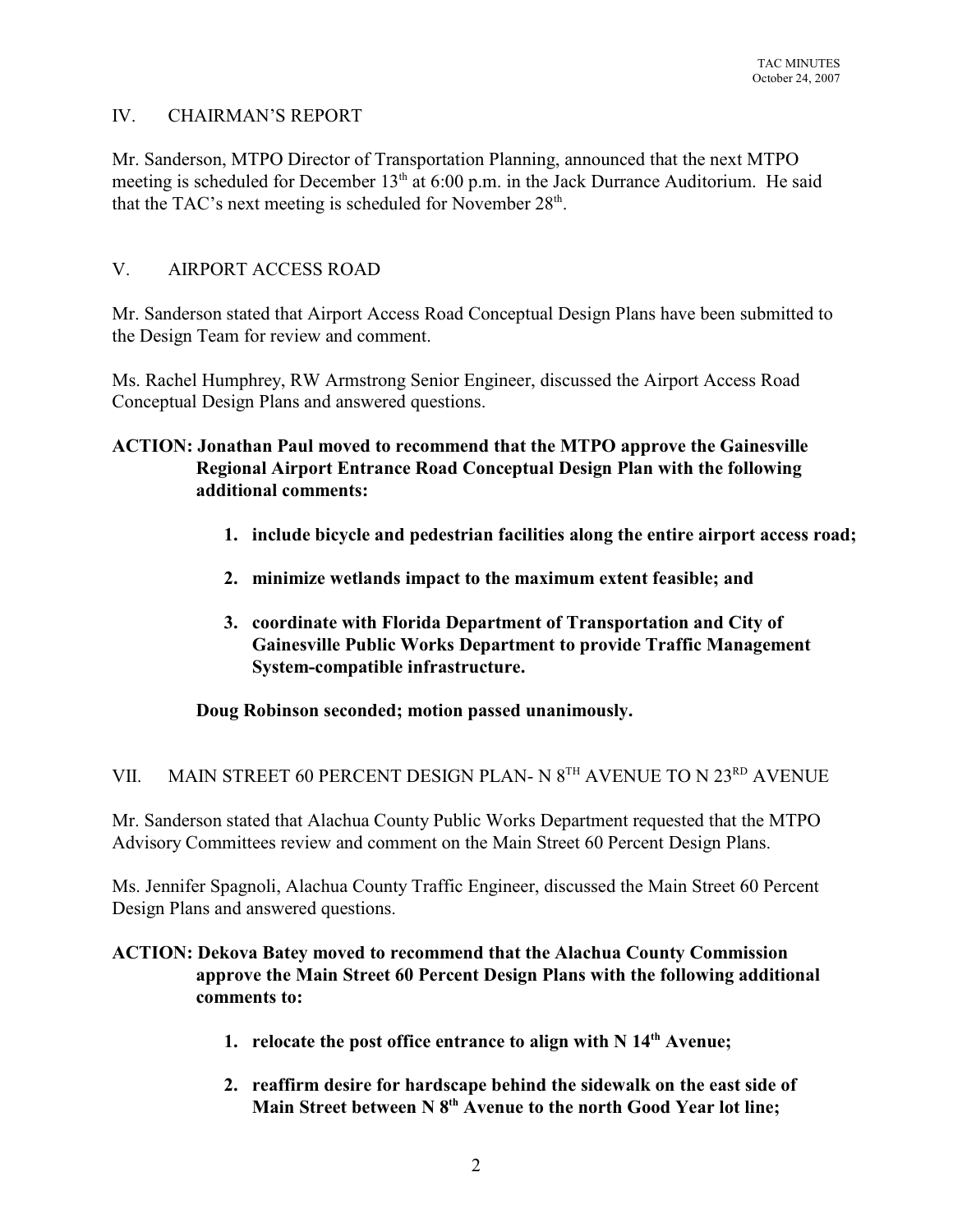- **3. explore the cost of incorporating tree wells (unit cost per tree well) within the proposed hardscaped area; and**
- **4. install a push-button activated pedestrian signal for the crossing in front of the Gainesville Shopping Center.**

# **Debbie Leistner seconded; motion passed unanimously.**

## VII. SW 62<sup>ND</sup> BOULEVARD CONNECTOR STUDY

Mr. Sanderson stated that the Alachua County consultant for the SW 62<sup>nd</sup> Boulevard Connector Study project has submitted 4-lane corridor alignments for review and comment.

Mr. Terri Shaw, HNTB Project Manager, discussed the SW 62<sup>nd</sup> Boulevard Connector Study alignment alternatives and evaluation criteria and answered questions.

## **ACTION: Jonathan Paul moved to recommend that the MTPO approve for testing as two general purpose lanes, four general purpose lanes and two general purpose lanes plus two dedicated transit lanes;**

- **A. the four 4-lane alignment alternatives;**
- **B.** and a fifth alternative consisting of Alternative 3 with SW 62<sup>nd</sup> Boulevard extended south to SW 24<sup>th</sup> Avenue: SW 24<sup>th</sup> Avenue extended west to the **SW**  $62<sup>nd</sup>$  extension and SW  $40<sup>th</sup>$  Boulevard extended north to connect to **SW 62<sup>nd</sup> Boulevard extension at the SW 24<sup>th</sup> Avenue extension.**
- **C.** that testing include the SW 40<sup>th</sup> Boulevard extension south of Archer Road.

**Karen Taulbee seconded; motion passed unanimously.**

## **ACTION: Steve Dopp moved to recommend that the MTPO approve the evaluation criteria with the addition of transit load factors and historical/archeological data. Jonathan Paul seconded; motion passed unanimously.**

## VIII. ARCHER BRAID BICYCLE/PEDESTRIAN CORRIDOR DESIGN STUDY

Mr. Sanderson stated that Professor Martin Gold, Florida Community Design Center Executive Director, has completed the Archer Braid Bicycle/Pedestrian Corridor Design Study.

Professor Gold discussed the Archer Braid Bicycle/Pedestrian Corridor Design Study and answered questions.